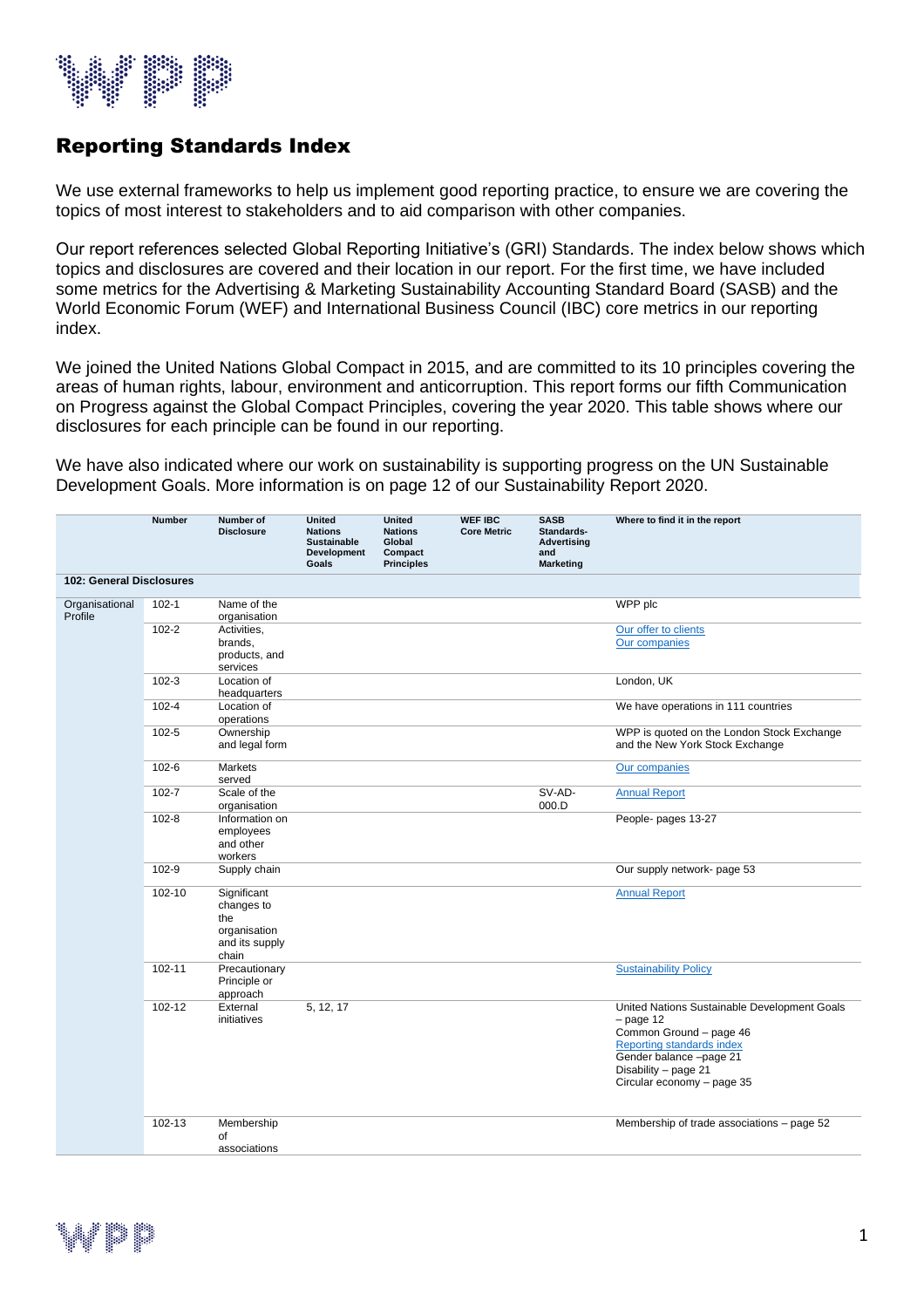

|                           | <b>Number</b> | Number of<br><b>Disclosure</b>                                                                  | <b>United</b><br><b>Nations</b><br><b>Sustainable</b><br>Development<br>Goals | <b>United</b><br><b>Nations</b><br>Global<br>Compact<br><b>Principles</b> | <b>WEF IBC</b><br><b>Core Metric</b>                                    | <b>SASB</b><br>Standards-<br><b>Advertising</b><br>and<br><b>Marketing</b> | Where to find it in the report                                                                                                                                                                                    |
|---------------------------|---------------|-------------------------------------------------------------------------------------------------|-------------------------------------------------------------------------------|---------------------------------------------------------------------------|-------------------------------------------------------------------------|----------------------------------------------------------------------------|-------------------------------------------------------------------------------------------------------------------------------------------------------------------------------------------------------------------|
| Strategy                  | 102-14        | Statement<br>from senior<br>decision-<br>maker                                                  | 17                                                                            |                                                                           |                                                                         |                                                                            | Chief Executive's Statement - pages 2-3                                                                                                                                                                           |
|                           | 102-15        | Key impacts,<br>risks, and<br>opportunities                                                     |                                                                               |                                                                           | Integrating<br>risk and<br>opportunity<br>into<br>business<br>processes |                                                                            | Sustainability and our strategy - page 8<br>Our materiality process - page 59                                                                                                                                     |
| Ethics and<br>Integrity   | 102-16        | Values,<br>principles,<br>standards,<br>and norms of<br>behaviour                               | 16                                                                            | 1, 10                                                                     |                                                                         |                                                                            | Transparency and trust - page 51<br>Human rights - page 54<br>Privacy and data ethics - page 56<br><b>Our Code of Conduct</b><br><b>Human Rights Policy statement</b>                                             |
|                           | 102-17        | Mechanisms<br>for advice and<br>concerns<br>about ethics                                        | 16                                                                            | 10                                                                        | Protected<br>ethics<br>advice and<br>reporting<br>mechanisms            |                                                                            | Management and compliance - page 51                                                                                                                                                                               |
| Governance                | 102-18        | Governance<br>structure                                                                         |                                                                               |                                                                           |                                                                         |                                                                            | <b>Annual Report</b><br>Roles and responsibilities - page 5                                                                                                                                                       |
|                           | 102-20        | Executive-<br>level<br>responsibility<br>for economic,<br>environmental<br>and social<br>topics |                                                                               |                                                                           |                                                                         |                                                                            | Roles and responsibilities - page 5                                                                                                                                                                               |
|                           | 102-21        | Consulting<br>stakeholders<br>on economic,<br>environmental<br>and social<br>topics             | 16                                                                            |                                                                           | Material<br>issues<br>impacting<br>stakeholders                         |                                                                            | Stakeholder engagement - page 5                                                                                                                                                                                   |
|                           | 102-22        | Composition<br>of the highest<br>governance<br>body and its<br>committees                       | 16                                                                            |                                                                           | Governance<br>body<br>composition                                       |                                                                            | <b>Annual Report</b>                                                                                                                                                                                              |
|                           | 102-26        | Role of the<br>highest<br>governing<br>body in setting<br>purpose,<br>values and<br>strategy    | 16                                                                            |                                                                           | Setting<br>purpose                                                      |                                                                            | <b>Annual Report</b>                                                                                                                                                                                              |
|                           | 102-35        | Remuneration<br>policies                                                                        |                                                                               |                                                                           |                                                                         |                                                                            | <b>Annual Report</b>                                                                                                                                                                                              |
| Stakeholder<br>engagement | 102-40        | List of<br>stakeholder<br>groups                                                                |                                                                               |                                                                           |                                                                         |                                                                            | Stakeholder engagement - page 5                                                                                                                                                                                   |
|                           | 102-41        | Collective<br>bargaining<br>agreements                                                          | 8                                                                             | 3                                                                         |                                                                         |                                                                            | Labour relations - page 25                                                                                                                                                                                        |
|                           | 102-42        | Identifying and<br>selecting<br>stakeholders                                                    |                                                                               |                                                                           |                                                                         |                                                                            | Stakeholder engagement - page 5                                                                                                                                                                                   |
|                           | 102-43        | Approach to<br>stakeholder<br>engagement                                                        |                                                                               |                                                                           | Material<br>issues<br>impacting<br>stakeholders                         |                                                                            | Stakeholder engagement - page 5                                                                                                                                                                                   |
|                           | 102-44        | Key topics<br>and concerns<br>raised                                                            |                                                                               |                                                                           |                                                                         |                                                                            | Stakeholder engagement - page 5<br>Our materiality process - pages 59<br>Includes the main themes and issues raised by<br>stakeholders. We do not report on specific points<br>raised by individual stakeholders. |

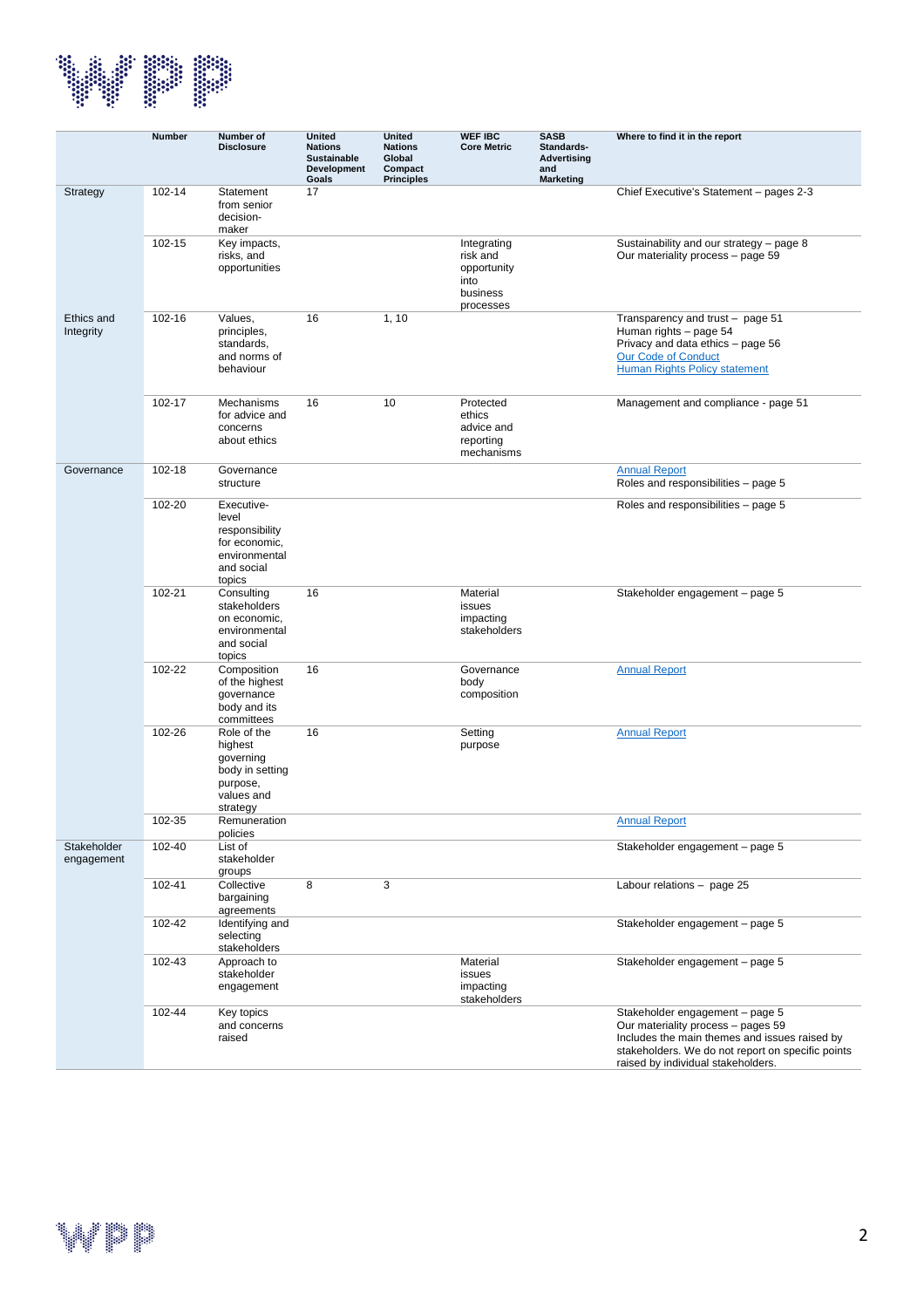

|                       | <b>Number</b> | Number of<br><b>Disclosure</b>                                                | <b>United</b><br><b>Nations</b><br><b>Sustainable</b><br>Development<br>Goals | <b>United</b><br><b>Nations</b><br>Global<br>Compact<br><b>Principles</b> | <b>WEF IBC</b><br><b>Core Metric</b>            | <b>SASB</b><br>Standards-<br>Advertising<br>and<br><b>Marketing</b> | Where to find it in the report                                                                                                                                                                                                                                                                                                                                                                                                                                                                                                                                                                                                                                                                                                                                                                                                                  |
|-----------------------|---------------|-------------------------------------------------------------------------------|-------------------------------------------------------------------------------|---------------------------------------------------------------------------|-------------------------------------------------|---------------------------------------------------------------------|-------------------------------------------------------------------------------------------------------------------------------------------------------------------------------------------------------------------------------------------------------------------------------------------------------------------------------------------------------------------------------------------------------------------------------------------------------------------------------------------------------------------------------------------------------------------------------------------------------------------------------------------------------------------------------------------------------------------------------------------------------------------------------------------------------------------------------------------------|
| Reporting<br>practice | 102-45        | <b>Entities</b><br>included in the<br>consolidated<br>financial<br>statements |                                                                               |                                                                           |                                                 |                                                                     | About our reporting – page 58<br><b>Annual Report</b><br>Our sustainability data covers all subsidiaries of<br>the Company. A subsidiary is an entity which we<br>control and/or in which we have a majority<br>shareholding. Associates and joint ventures,<br>where the Company may have influence or joint<br>control, but not outright control, are not included.<br>Data in our financial reporting will include<br>associate companies not covered in our<br>sustainability data.                                                                                                                                                                                                                                                                                                                                                         |
|                       | 102-46        | Defining<br>report content<br>and topic<br><b>Boundaries</b>                  | 12                                                                            |                                                                           |                                                 |                                                                     | Our materiality process – page 59                                                                                                                                                                                                                                                                                                                                                                                                                                                                                                                                                                                                                                                                                                                                                                                                               |
|                       | 102-47        | List of material<br>topics                                                    | 12                                                                            |                                                                           | Material<br>issues<br>impacting<br>stakeholders |                                                                     | Our materiality process – page 59                                                                                                                                                                                                                                                                                                                                                                                                                                                                                                                                                                                                                                                                                                                                                                                                               |
|                       | 102-48        | Restatements<br>of information                                                |                                                                               |                                                                           |                                                 |                                                                     | As part of our work to conduct a Scope 3<br>inventory, set Science-Based Carbon Targets<br>and a net zero commitments, we re-baselined<br>our carbon data. We determined that Scope 1<br>emissions from company cars were a material<br>source of emissions, and these have been<br>integrated into our emissions statement. We<br>uncovered a material reporting error in our<br>Scope 2 emissions relating to emissions in<br>Australia, and have restated our 2019 emissions<br>accordingly. The impact of radiative forcing has<br>been integrated into our Scope 3 emissions from<br>air travel to align with reporting best practice as<br>defined by the Greenhouse Gas Protocol<br>Corporate Accounting Standard.<br>Some financial data has been restated as<br>described in the accounting policies. Please see<br>our Annual Report. |
|                       | 102-49        | Changes in<br>reporting                                                       |                                                                               |                                                                           |                                                 |                                                                     | Scope 1 emissions from company cars were<br>determined to be a material emissions source<br>and integrated into our carbon emissions<br>statement.                                                                                                                                                                                                                                                                                                                                                                                                                                                                                                                                                                                                                                                                                              |
|                       | 102-50        | Reporting<br>period                                                           |                                                                               |                                                                           |                                                 |                                                                     | About our reporting - page 58                                                                                                                                                                                                                                                                                                                                                                                                                                                                                                                                                                                                                                                                                                                                                                                                                   |
|                       | 102-51        | Date of most<br>recent report                                                 | 12                                                                            |                                                                           |                                                 |                                                                     | <b>Sustainability reporting centre</b>                                                                                                                                                                                                                                                                                                                                                                                                                                                                                                                                                                                                                                                                                                                                                                                                          |
|                       | 102-52        | Reporting<br>cycle                                                            | 12                                                                            |                                                                           |                                                 |                                                                     | About our reporting - page 58                                                                                                                                                                                                                                                                                                                                                                                                                                                                                                                                                                                                                                                                                                                                                                                                                   |
|                       | 102-53        | Contact point<br>for questions<br>regarding the<br>report                     |                                                                               |                                                                           |                                                 |                                                                     | Sustainability contacts - page 64                                                                                                                                                                                                                                                                                                                                                                                                                                                                                                                                                                                                                                                                                                                                                                                                               |
|                       | 102-54        | Claims of<br>reporting in<br>accordance<br>with the GRI<br>Standards          |                                                                               |                                                                           |                                                 |                                                                     | About our reporting - page 58                                                                                                                                                                                                                                                                                                                                                                                                                                                                                                                                                                                                                                                                                                                                                                                                                   |
|                       | 102-55        | <b>GRI</b> content<br>index                                                   | 12                                                                            |                                                                           |                                                 |                                                                     | <b>GRI Index - Reporting standards index</b>                                                                                                                                                                                                                                                                                                                                                                                                                                                                                                                                                                                                                                                                                                                                                                                                    |
|                       | 102-56        | External<br>assurance                                                         | 12                                                                            |                                                                           |                                                 |                                                                     | Independent Limited Assurance Statement -<br>page 60                                                                                                                                                                                                                                                                                                                                                                                                                                                                                                                                                                                                                                                                                                                                                                                            |

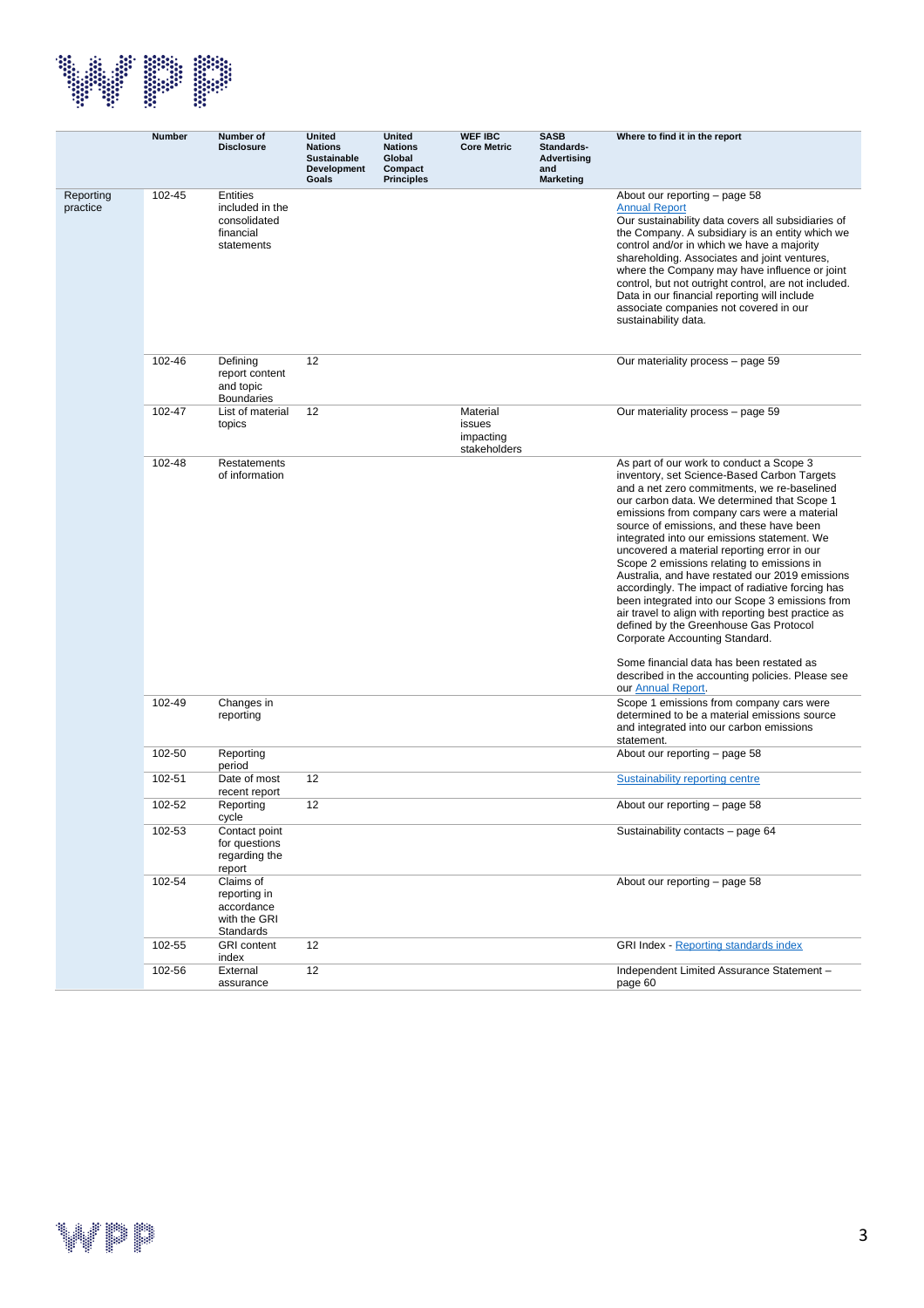

|                                 | <b>Number</b>         | Number of<br><b>Disclosure</b>                                                                   | <b>United</b><br><b>Nations</b><br><b>Sustainable</b><br>Development<br>Goals | <b>United</b><br><b>Nations</b><br>Global<br>Compact<br><b>Principles</b> | <b>WEF IBC</b><br><b>Core Metric</b> | <b>SASB</b><br>Standards-<br><b>Advertising</b><br>and<br><b>Marketing</b> | Where to find it in the report                                                                                                                                                                                    |
|---------------------------------|-----------------------|--------------------------------------------------------------------------------------------------|-------------------------------------------------------------------------------|---------------------------------------------------------------------------|--------------------------------------|----------------------------------------------------------------------------|-------------------------------------------------------------------------------------------------------------------------------------------------------------------------------------------------------------------|
| 201: Economic performance       |                       |                                                                                                  |                                                                               |                                                                           |                                      |                                                                            |                                                                                                                                                                                                                   |
| Economic<br>performance         | 201 GRI<br>103        | Management<br>Approach<br>2016                                                                   | 8                                                                             |                                                                           |                                      |                                                                            | Roles and responsibilities - page 5                                                                                                                                                                               |
|                                 | $201 - 1$             | <b>Direct</b><br>economic<br>value<br>generated and<br>distributed                               | 8                                                                             |                                                                           | Economic<br>contribution             |                                                                            | People - who's in charge? - page 13                                                                                                                                                                               |
|                                 | $201 - 2$             | Financial<br>implications<br>and other<br>risks and<br>opportunities<br>due to climate<br>change | 8, 13                                                                         |                                                                           | <b>TCFD</b><br>Implementati<br>on    |                                                                            | <b>Annual Report - Financial statements</b><br>Quantifying our impacts - pages 10-11                                                                                                                              |
|                                 | $201 - 4$             | Financial<br>assistance<br>received from<br>government                                           | 8, 10                                                                         |                                                                           | Economic<br>contribution             |                                                                            | Governance, strategy and risk management<br>disclosures for the Taskforce on Climate-related<br>Financial Disclosures (see Annual Report, pages<br>216-218)                                                       |
| Market<br>presence              | $202 - 1$             | Ratios of<br>standard entry<br>level wage by<br>gender<br>compared to<br>local minimum<br>wage   | 8, 11, 17                                                                     |                                                                           | Wage level                           |                                                                            | Annual Report- page 154                                                                                                                                                                                           |
|                                 |                       | $202 - 2$<br>Proportion of<br>senior<br>management<br>hired from the<br>local<br>community       | 8, 11, 17                                                                     |                                                                           |                                      |                                                                            | Labour Relations- page 25                                                                                                                                                                                         |
| Indirect<br>economic<br>impacts | $203-1$               | Infrastructure<br>investments<br>and services<br>supported                                       | 8, 11, 17                                                                     |                                                                           |                                      |                                                                            | We provide pro bono services, donate money to<br>charity and negotiate free media space on behalf<br>of pro bono clients which can have a positive<br>social impact.<br>Quantifying our impacts - pages 10 and 11 |
|                                 | 203-2                 | Significant<br>indirect<br>economic<br>impacts                                                   | 8                                                                             |                                                                           |                                      |                                                                            | Quantifying our impacts - pages 10 and 11                                                                                                                                                                         |
| Anti-corruption                 | 205                   | Management<br>Approach                                                                           | 16                                                                            | 10                                                                        |                                      |                                                                            | Management and compliance - page 51<br>Associates, affiliates and acquisitions - page 51                                                                                                                          |
|                                 | $205 - 1$             | Operations<br>assessed for<br>risks related to<br>corruption                                     | 16                                                                            | 10                                                                        |                                      |                                                                            | Transparency and trust - page 51                                                                                                                                                                                  |
|                                 | $205 - 2$             | Communicatio<br>n and training<br>about anti-<br>corruption<br>policies and<br>procedures        | 16                                                                            | 10                                                                        | Anti-<br>corruption                  |                                                                            | Our Code of Conduct – page 51                                                                                                                                                                                     |
|                                 | 205-3                 | Confirmed<br>incidents of<br>corruption and<br>actions taken                                     | 16                                                                            | 10                                                                        | Anti-<br>corruption                  |                                                                            | Transparency and trust - page 51                                                                                                                                                                                  |
| Tax                             | <b>207 GRI</b><br>103 | Management<br>Approach<br>2016                                                                   | 16                                                                            |                                                                           |                                      |                                                                            | <b>Annual Report</b>                                                                                                                                                                                              |
|                                 | $207-1$               | Approach to<br>tax                                                                               |                                                                               |                                                                           |                                      |                                                                            | <b>Annual Report</b>                                                                                                                                                                                              |
|                                 | $207 - 2$             | Tax<br>governance,<br>control, and<br>risk<br>management                                         |                                                                               |                                                                           |                                      |                                                                            | <b>Annual Report</b>                                                                                                                                                                                              |
|                                 | $207 - 3$             | Stakeholder<br>engagement<br>and<br>management<br>of concerns<br>related to tax                  |                                                                               |                                                                           |                                      |                                                                            | <b>Annual Report</b>                                                                                                                                                                                              |

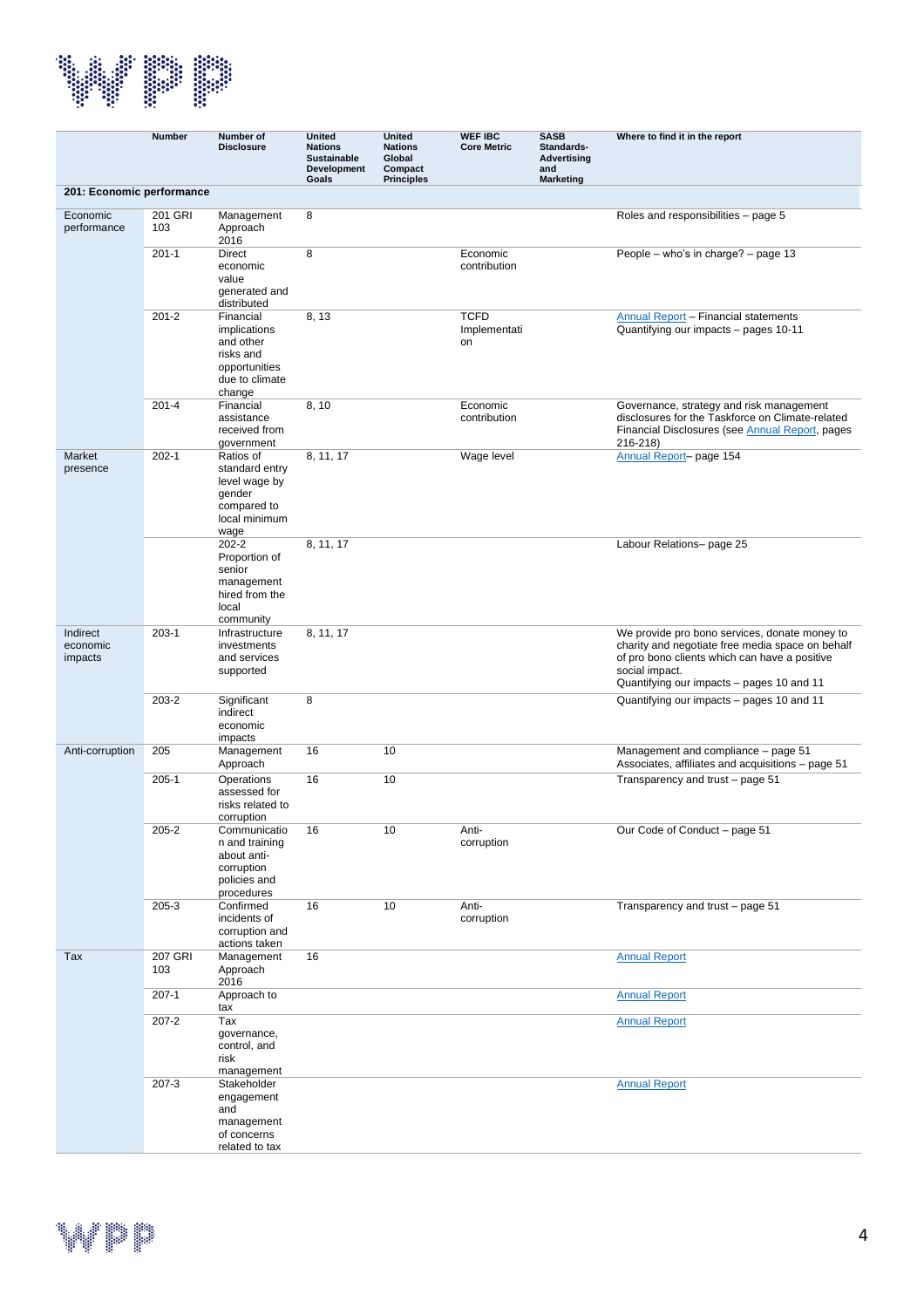

|                                | <b>Number</b>  | Number of<br><b>Disclosure</b>                                         | <b>United</b><br><b>Nations</b><br><b>Sustainable</b><br>Development<br>Goals | <b>United</b><br><b>Nations</b><br>Global<br>Compact<br><b>Principles</b> | <b>WEF IBC</b><br><b>Core Metric</b> | <b>SASB</b><br>Standards-<br><b>Advertising</b><br>and<br><b>Marketing</b> | Where to find it in the report                                                                                                                                                                                                                                                                          |
|--------------------------------|----------------|------------------------------------------------------------------------|-------------------------------------------------------------------------------|---------------------------------------------------------------------------|--------------------------------------|----------------------------------------------------------------------------|---------------------------------------------------------------------------------------------------------------------------------------------------------------------------------------------------------------------------------------------------------------------------------------------------------|
| 301: Environmental performance |                |                                                                        |                                                                               |                                                                           |                                      |                                                                            |                                                                                                                                                                                                                                                                                                         |
| Energy                         | 302 GRI<br>103 | Management<br>Approach<br>2016                                         | 7, 12, 13                                                                     | 8                                                                         |                                      |                                                                            | Planet – who's in charge? – page 28<br>Governance, strategy and risk management<br>(disclosures for the Taskforce on Climate-related<br>Financial Disclosures), see Annual Report,<br>pages 216-218                                                                                                     |
|                                | $302 - 1$      | Energy<br>consumption<br>within the<br>organisation                    | 7, 8, 11, 12,<br>13                                                           | 8                                                                         |                                      |                                                                            | Annual Report, carbon emissions statement<br>2020, page 219<br>Reducing emissions from our buildings – page<br>32                                                                                                                                                                                       |
|                                | $302 - 2$      | Energy<br>consumption<br>outside of the<br>organisation                | 7, 8, 12, 13                                                                  | 8                                                                         |                                      |                                                                            | Air travel and offsetting - page 34                                                                                                                                                                                                                                                                     |
|                                | $302 - 3$      | Energy<br>intensity                                                    | 7, 8, 12, 13                                                                  | 8                                                                         |                                      |                                                                            | Our climate strategy – page 30                                                                                                                                                                                                                                                                          |
|                                | $302 - 4$      | Reduction of<br>energy<br>consumption                                  | 7, 8, 11, 12,<br>13                                                           | 8, 9                                                                      |                                      |                                                                            | Reducing emissions from our buildings – page<br>32                                                                                                                                                                                                                                                      |
|                                | $302 - 5$      | Reductions in<br>energy<br>requirements<br>of products<br>and services | 7, 8, 12, 13                                                                  | 8                                                                         |                                      |                                                                            | Production - page 33                                                                                                                                                                                                                                                                                    |
| Emissions                      | 305 GRI<br>103 | Management<br>Approach<br>2016                                         | 7, 13                                                                         | 8                                                                         |                                      |                                                                            | Planet - who's in charge? - page 28<br>Governance, strategy and risk management<br>(disclosures<br>for the Taskforce on Climate-related Financial<br>Disclosures), see Annual Report, pages 216-218                                                                                                     |
|                                | $305 - 1$      | Direct (Scope<br>1) GHG<br>emissions                                   | 7, 13                                                                         | 8                                                                         | Greenhouse<br>Gas<br>emissions       |                                                                            | Our climate strategy - page 30<br>Reducing value chain emissions- page 35<br>Annual Report, carbon emissions statement<br>2020, page 219<br>Independent verification statement - page 60<br>This data is externally assured.                                                                            |
|                                | $305 - 2$      | Energy<br>indirect<br>(Scope 2)<br><b>GHG</b><br>emissions             | 7, 13                                                                         | 8                                                                         | Greenhouse<br>Gas<br>emissions       |                                                                            | Our climate strategy - page 30<br>Reducing value chain emissions- page 33<br>Annual Report, carbon emissions statement<br>2020, page 219<br>Independent limited assurance statement - page<br>60                                                                                                        |
|                                | $305 - 3$      | Other indirect<br>(Scope 3)<br><b>GHG</b><br>emissions                 | 7, 13                                                                         | 8                                                                         | Greenhouse<br>Gas<br>emissions       |                                                                            | This data is externally assured.<br>Our climate strategy - page 30<br>Reducing value chain emissions- page 33<br>Annual Report, carbon emissions statement<br>2020, page 219<br>Independent limited assurance statement - page<br>60<br>Scope 3 data from business air travel is<br>externally assured. |
|                                | 305-4          | <b>GHG</b><br>emissions<br>intensity                                   | 7, 13                                                                         | 8                                                                         |                                      |                                                                            | Our climate strategy - page 30<br>Annual Report, carbon emissions statement<br>2020, page 219<br>Independent limited assurance statement - page<br>60<br>This data is externally assured.                                                                                                               |
|                                | $305 - 5$      | Reduction of<br>GHG<br>emissions                                       | 7, 13                                                                         | 8, 9                                                                      |                                      |                                                                            | Our climate strategy - page 30<br>Reducing value chain emissions- page 33<br>Reducing emissions from our buildings- page 32<br>Media- page 33<br>Annual Report, carbon emissions statement<br>2020, page 219<br>Independent verification statement - page 60                                            |
| Waste                          | 306 GRI<br>103 | Management<br>Approach<br>2016                                         | 8, 12                                                                         | 8                                                                         |                                      |                                                                            | Planet – who's in charge? – page 28                                                                                                                                                                                                                                                                     |
|                                | $306 - 2$      | Management<br>of significant<br>waste-related<br>impacts               | 8, 12, 15                                                                     | 8                                                                         |                                      |                                                                            | Circular Economy - page 35<br>Independent limited assurance statement - page<br>60<br>Waste and recycling data is externally assured                                                                                                                                                                    |
|                                | $306-3$        | Waste<br>generated                                                     | 8, 12, 15                                                                     | 8                                                                         |                                      |                                                                            | Circular Economy - page 35<br>Independent limited assurance statement - page<br>60<br>Waste and recycling data is externally assured                                                                                                                                                                    |
|                                | 306-4          | Waste<br>diverted from<br>disposal                                     | 8, 12, 15                                                                     | 8                                                                         |                                      |                                                                            | Circular Economy - page 35<br>Independent limited assurance statement - page<br>60<br>Waste and recycling data is externally assured                                                                                                                                                                    |

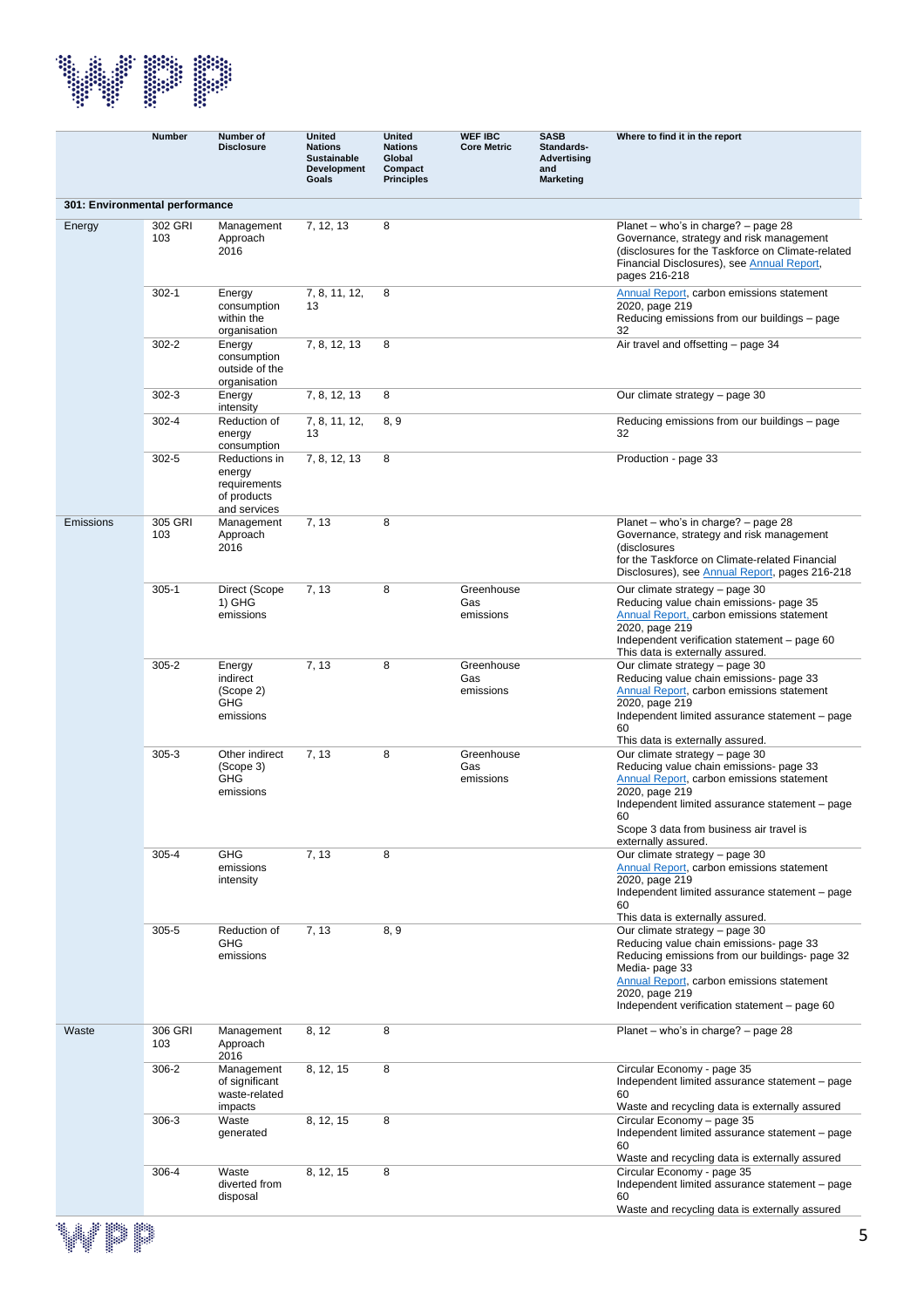

|                                         | <b>Number</b>  | Number of<br><b>Disclosure</b>                                                                            | <b>United</b><br><b>Nations</b><br><b>Sustainable</b><br><b>Development</b><br>Goals | <b>United</b><br><b>Nations</b><br>Global<br>Compact<br><b>Principles</b> | <b>WEF IBC</b><br><b>Core Metric</b>                                 | <b>SASB</b><br>Standards-<br><b>Advertising</b><br>and<br>Marketing | Where to find it in the report                                                                                                                                                                           |
|-----------------------------------------|----------------|-----------------------------------------------------------------------------------------------------------|--------------------------------------------------------------------------------------|---------------------------------------------------------------------------|----------------------------------------------------------------------|---------------------------------------------------------------------|----------------------------------------------------------------------------------------------------------------------------------------------------------------------------------------------------------|
|                                         | 306-5          | Waste<br>directed to<br>disposal                                                                          | 8, 12, 15                                                                            | 8                                                                         |                                                                      |                                                                     | Circular Economy - page 35<br>Independent limited assurance statement - page<br>60<br>Waste and recycling data is externally assured                                                                     |
| Supplier<br>Environmental<br>Assessment | 308 GRI<br>103 | Management<br>Approach<br>2016                                                                            | 12                                                                                   | 8                                                                         |                                                                      |                                                                     | Planet - who's in charge? - page 28<br>Our supply network - page 53                                                                                                                                      |
|                                         | $308-1$        | New suppliers<br>that were<br>screened<br>using<br>environmental<br>criteria                              | 12                                                                                   | 8                                                                         |                                                                      |                                                                     | Our supply network - page 53                                                                                                                                                                             |
|                                         | 308-2          | Negative<br>environmental<br>impacts in the<br>supply chain<br>and actions<br>taken                       | 12                                                                                   | 8, 9                                                                      |                                                                      |                                                                     | Reducing value chain emissions- page 33                                                                                                                                                                  |
| 400: Social Performance                 |                |                                                                                                           |                                                                                      |                                                                           |                                                                      |                                                                     |                                                                                                                                                                                                          |
| Employment                              | 401 GRI<br>103 | Management<br>Approach<br>2016                                                                            | 8                                                                                    |                                                                           |                                                                      |                                                                     | People – who's in charge? – page 13                                                                                                                                                                      |
| Occupational<br>Health and<br>Safety    | 403 GRI<br>103 | Management<br>Approach<br>2016                                                                            | 3, 8                                                                                 |                                                                           |                                                                      |                                                                     | People - who's in charge? - page 13<br>Health, safety & wellbeing- page 25                                                                                                                               |
|                                         | 403-6          | Promotion of<br>worker health                                                                             | 3, 8                                                                                 |                                                                           |                                                                      |                                                                     | Health, safety & wellbeing- page 25                                                                                                                                                                      |
|                                         | 403-9          | Work-related<br>injuries                                                                                  | 3, 8                                                                                 |                                                                           | Health &<br>safety                                                   |                                                                     | Health, safety & wellbeing- page 25                                                                                                                                                                      |
| Training and<br>education               | 404 GRI<br>103 | Management<br>Approach<br>2016                                                                            | 4, 8                                                                                 |                                                                           |                                                                      |                                                                     | People – who's in charge? – page 13                                                                                                                                                                      |
|                                         | $404 - 1$      | Average hours<br>of training per<br>year per<br>employee                                                  | 4, 8                                                                                 |                                                                           | Training<br>provided                                                 |                                                                     | Skills, training and development- page 16                                                                                                                                                                |
|                                         | 404-2          | Programs for<br>upgrading<br>employee<br>skills and<br>transition<br>assistance<br>programs               | 4, 8                                                                                 |                                                                           |                                                                      |                                                                     | Skills, training and development- page 16<br>Education partnerships- page 16                                                                                                                             |
|                                         | $404 - 3$      | Percentage of<br>employees<br>receiving<br>regular<br>performance<br>and career<br>development<br>reviews | 4, 8                                                                                 |                                                                           |                                                                      |                                                                     | Skills, training and development- page 16                                                                                                                                                                |
| Diversity and<br>Equal<br>Opportunity   | 405 GRI<br>103 | Management<br>Approach<br>2016                                                                            | 5, 8, 10                                                                             | 6                                                                         |                                                                      |                                                                     | People – who's in charge? – page 13                                                                                                                                                                      |
|                                         | $405 - 1$      | Diversity of<br>qovernance<br>bodies and<br>employees                                                     | 5, 8, 10                                                                             | 6                                                                         | Governance<br>body<br>composition<br>, Diversity<br>and<br>Inclusion | SV-AD-<br>330a.1                                                    | <b>Annual Report</b><br>Diversity, Equity and inclusion - page 18                                                                                                                                        |
|                                         | 405-2          | Ratio of basic<br>salary and<br>remuneration<br>of women to<br>men                                        | 5, 8, 10                                                                             | 6                                                                         | Pay equality                                                         |                                                                     | <b>UK Gender Pay Gap report</b>                                                                                                                                                                          |
| Non-<br>discrimination                  | 406 GRI<br>103 | Management<br>Approach<br>2016                                                                            | 5, 8, 16                                                                             | 6                                                                         |                                                                      |                                                                     | People – who's in charge? – page 13                                                                                                                                                                      |
|                                         | $406 - 1$      | Incidents of<br>discrimination<br>and corrective<br>actions taken                                         | 8                                                                                    | 6                                                                         |                                                                      |                                                                     | Labour relations - page 25<br>We do not report separate data on this. Any<br>cases involving allegations of discrimination<br>against employees are included in the data on<br>employment infringements. |

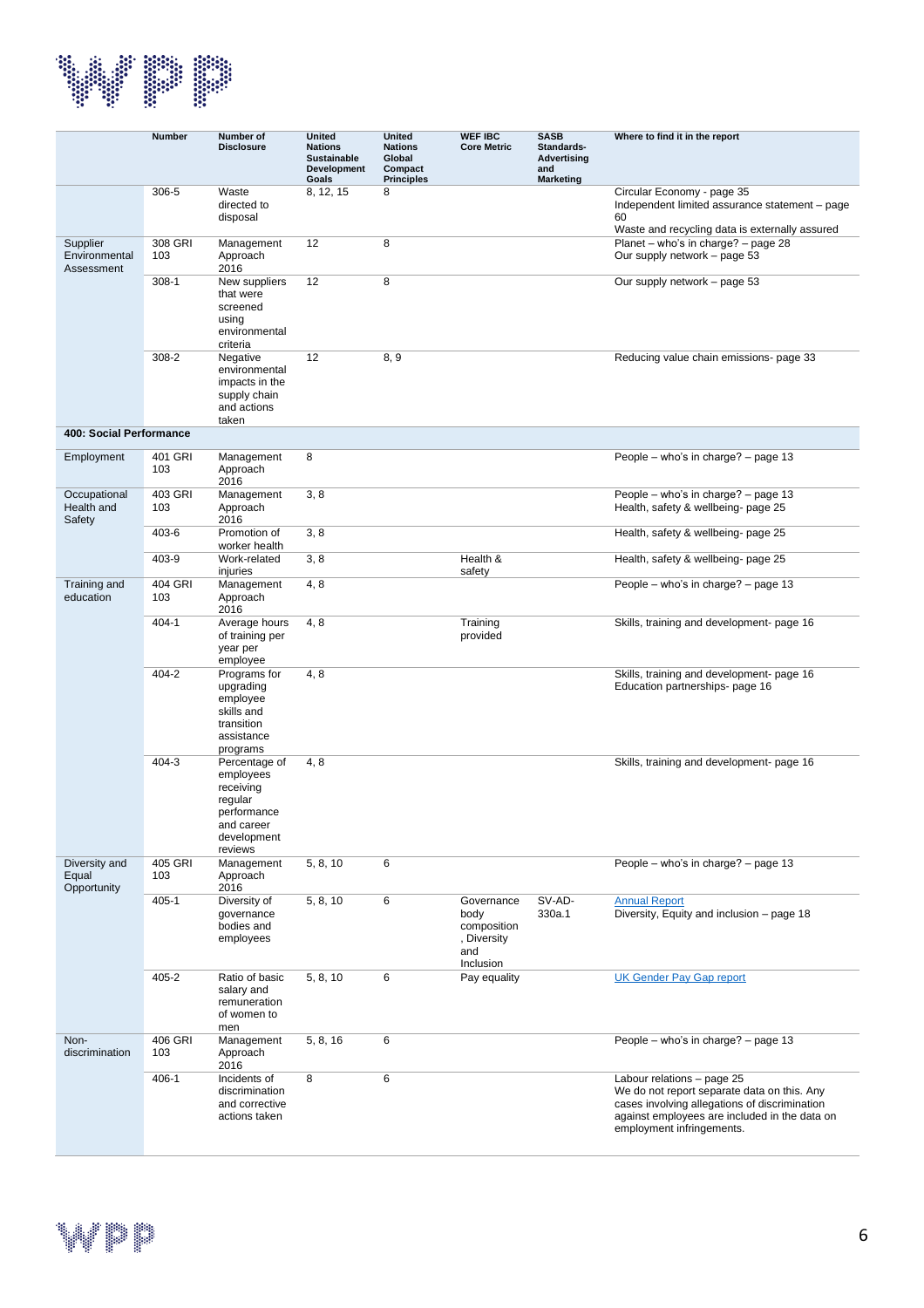

|                                   | <b>Number</b>  | Number of<br><b>Disclosure</b>                                                                                                                        | <b>United</b><br><b>Nations</b><br><b>Sustainable</b><br><b>Development</b><br>Goals | <b>United</b><br><b>Nations</b><br>Global<br>Compact<br><b>Principles</b> | <b>WEF IBC</b><br><b>Core Metric</b>                                    | <b>SASB</b><br>Standards-<br>Advertising<br>and<br><b>Marketing</b> | Where to find it in the report                                                                           |
|-----------------------------------|----------------|-------------------------------------------------------------------------------------------------------------------------------------------------------|--------------------------------------------------------------------------------------|---------------------------------------------------------------------------|-------------------------------------------------------------------------|---------------------------------------------------------------------|----------------------------------------------------------------------------------------------------------|
| Child Labour                      | 408 GRI<br>103 | Management<br>Approach<br>2016                                                                                                                        | 8                                                                                    | 1, 2, 4                                                                   |                                                                         |                                                                     | Our supply network - page 53<br><b>Modern Slavery Act Transparency Statement</b>                         |
|                                   | $408 - 1$      | Operations<br>and suppliers<br>at significant<br>risk for<br>incidents of<br>child labour                                                             | 8                                                                                    | 1, 2, 4                                                                   | Risk of<br>incidents for<br>child, forced<br>or<br>compulsory<br>labour |                                                                     | Sourcing standards- page 53                                                                              |
| <b>Human Rights</b><br>Assessment | 412 GRI<br>103 | Management<br>Approach<br>2016                                                                                                                        | 8, 16                                                                                | 1, 2, 4                                                                   |                                                                         |                                                                     | Management and compliance - page 51<br>Our supply network - page 53                                      |
|                                   | 412-2          | Employee<br>training on<br>human rights<br>policies or<br>procedures                                                                                  | 8, 16                                                                                | 1, 2                                                                      |                                                                         |                                                                     | Human rights - page 54<br>Human rights is included in our ethics training<br>completed by all employees. |
|                                   | $412 - 3$      | Significant<br>investment<br>agreements<br>and contracts<br>that include<br>human rights<br>clauses or that<br>underwent<br>human rights<br>screening | 8, 16                                                                                | 1, 2                                                                      |                                                                         |                                                                     | Sourcing standards- page 53                                                                              |
| Supplier<br>Social<br>Assessment  | 414 GRI<br>103 | Management<br>Approach<br>2016                                                                                                                        | 8                                                                                    | $\overline{2}$                                                            |                                                                         |                                                                     | Our supply network - page 53                                                                             |
|                                   | $414 - 1$      | New suppliers<br>that were<br>screened<br>using social<br>criteria                                                                                    | 8                                                                                    | $\overline{2}$                                                            |                                                                         |                                                                     | Sourcing standards- page 53<br>Supplier selection- page 53                                               |
| <b>Public Policy</b>              | 415 GRI<br>103 | Management<br>Approach<br>2016                                                                                                                        | 16                                                                                   |                                                                           |                                                                         |                                                                     | Clients - who's in charge? - page 37<br>Management and compliance - page 51                              |
|                                   | $415 - 1$      | Political<br>contributions                                                                                                                            | 16                                                                                   |                                                                           |                                                                         |                                                                     | Political contributions - page 52<br><b>Annual Report</b>                                                |
| Marketing and<br>Labelling        | 417 GRI<br>103 | Management<br>Approach<br>2016                                                                                                                        | 16                                                                                   |                                                                           |                                                                         |                                                                     | Clients – who's in charge? – page 37                                                                     |
|                                   | $417 - 3$      | Incidents of<br>non-<br>compliance<br>concerning<br>marketing<br>communicatio<br>ns                                                                   | 12, 16                                                                               |                                                                           |                                                                         | SV-AD-<br>220a.3, SV-<br>AD-270a.1                                  | We do not currently report data in this area.<br>Compliance with marketing standards - page 42           |
| Customer<br>Privacy               | $418 - 1$      | Substantiated<br>complaints<br>concerning<br>breaches of<br>customer<br>privacy and<br>losses of<br>customer data                                     | 16                                                                                   |                                                                           |                                                                         | SV-AD-<br>220a.1                                                    | Privacy and data ethics- page 56                                                                         |